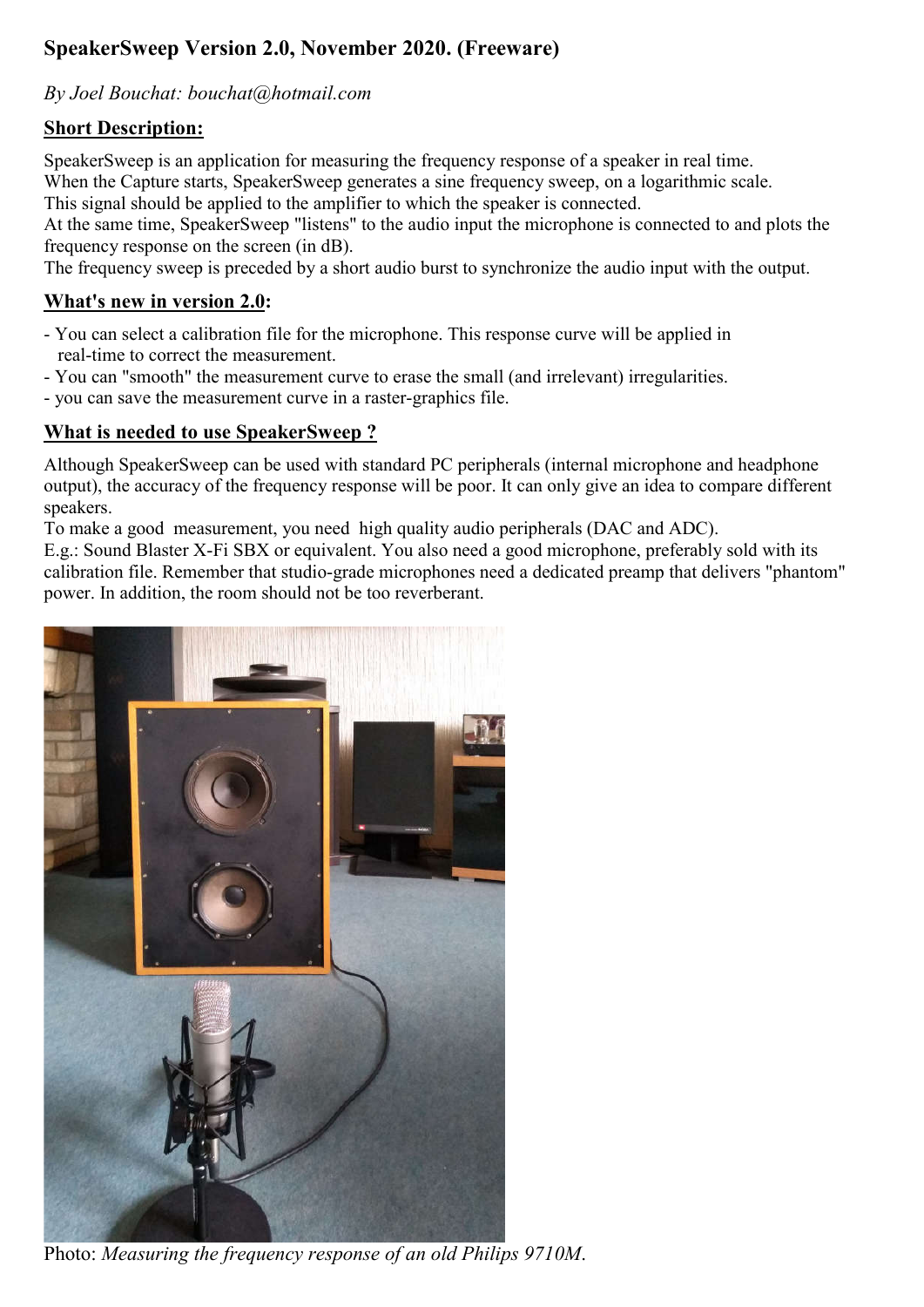## The Application Dialog Box:



On top, you will find the drop-down lists for the source input and for the output. All the devices available on your PC are listed.

Input sensitivity and output volume can be adjusted. A bar graph is used to adjust the recording level, even when the input device is open but the capture has not yet started.

Before Starting the capture, you can select the "Microphone Calibration". A dialog box will appear, displaying a list of all microphones found in the "CalibFiles" directory (default), and it will display the response graph of the selected microphone. The use of "microphone calibration" is not mandatory.

The sweep generator is started by clicking on the "START CAPTURE" button, which starts the sweep generator.

A short audio burst initiates the synchronization between the audio input and output. Once this burst is detected by the microphone, SpeakerSweep begins to draw the frequency graph, stopping when the maximum frequency is reached.

You can easily modify the starting and the ending frequencies, with a minimal bandwidth of one decade.

By clicking on the graph you can displace a cursor (Blue lines) that shows the exact frequency and level in dB.

The "Smooth Curve" function is useful for smoothing out irregularities in the curve, which are anyway not significant.

The captured audio can be saved in a standard ".wav" file embedding the minimum and the maximum values of the audio frequency in the metadata of the file, eventually with the name of the microphone used.

This audio file can be played by any audio player, or it can be loaded (and played back) in SpeakerSweep itself.

The graph can be printed and it can also be exported to a raster-graphics file.